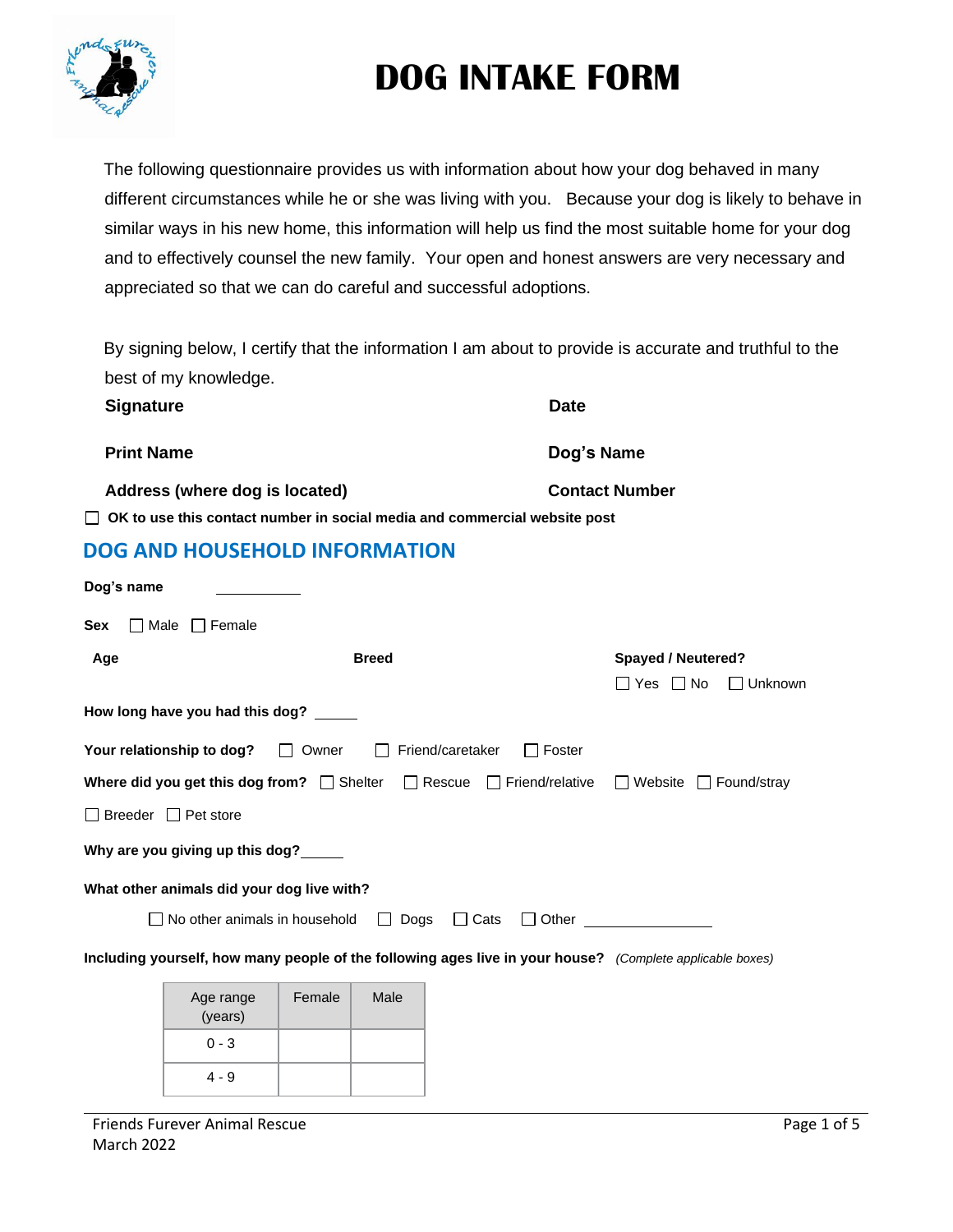

| $10 - 17$ |  |
|-----------|--|
| $18 - 29$ |  |
| $30 - 59$ |  |
| $60+$     |  |

### **TYPICAL DOG BEHAVIORS**

**How does your dog** *usually* **behave toward the following?** *Check applicable boxes.*

|                                                                                                               |                                         | Never<br>encountered |                              | Friendly | Afraid        | <b>Shows</b><br>teeth/ growls | Snaps | <b>Bites</b>          | None of these    |  |
|---------------------------------------------------------------------------------------------------------------|-----------------------------------------|----------------------|------------------------------|----------|---------------|-------------------------------|-------|-----------------------|------------------|--|
|                                                                                                               | People your dog knows                   |                      |                              |          |               |                               |       |                       |                  |  |
|                                                                                                               |                                         | Men                  |                              |          |               |                               |       |                       |                  |  |
|                                                                                                               | Women                                   |                      |                              |          |               |                               |       |                       |                  |  |
| Children                                                                                                      |                                         |                      |                              |          |               |                               |       |                       |                  |  |
|                                                                                                               | Unfamiliar people                       |                      |                              |          |               |                               |       |                       |                  |  |
|                                                                                                               | Men                                     |                      |                              |          |               |                               |       |                       |                  |  |
|                                                                                                               | Women                                   |                      |                              |          |               |                               |       |                       |                  |  |
| Children                                                                                                      |                                         |                      |                              |          |               |                               |       |                       |                  |  |
|                                                                                                               | Animals your dog knows                  |                      |                              |          |               |                               |       |                       |                  |  |
|                                                                                                               |                                         | Dogs                 |                              |          |               |                               |       |                       |                  |  |
|                                                                                                               |                                         | Cats                 |                              |          |               |                               |       |                       |                  |  |
| Unfamiliar animals                                                                                            |                                         |                      |                              |          |               |                               |       |                       |                  |  |
|                                                                                                               |                                         | Dogs                 |                              |          |               |                               |       |                       |                  |  |
|                                                                                                               |                                         | Cats                 |                              |          |               |                               |       |                       |                  |  |
| Does your dog usually uncontrollably chase or attempt to chase any of the following?                          |                                         |                      |                              |          |               |                               |       | Check all that apply. |                  |  |
| $\Box$ Joggers                                                                                                | $\Box$ Bicycles                         |                      | Skateboarders/roller bladers |          |               | $\Box$ Cars/motorcycles       |       | Outdoor cats          |                  |  |
|                                                                                                               | $\Box$ Squirrels or other small animals |                      | $\Box$ Birds                 | $\Box$   | Doesn't chase | Other<br>$\mathsf{L}$         |       |                       |                  |  |
| How does your dog usually react when you or another family member does the following? Check applicable boxes. |                                         |                      |                              |          |               |                               |       |                       |                  |  |
|                                                                                                               | Never tried                             | Enjoys               | <b>Allows</b>                |          | Afraid        | Shows<br>teeth/ growls        | Snaps | <b>Bites</b>          | None of<br>these |  |
| <b>Bathe</b>                                                                                                  |                                         |                      |                              |          |               |                               |       |                       |                  |  |
| <b>Brush</b>                                                                                                  |                                         |                      |                              |          |               |                               |       |                       |                  |  |
| Wipe feet                                                                                                     |                                         |                      |                              |          |               |                               |       |                       |                  |  |
| How does your dog usually react when an unfamiliar person approaches or enters the yard or house?             |                                         |                      |                              |          |               |                               |       |                       |                  |  |
| Friendly                                                                                                      | Afraid                                  | <b>Barks</b>         | Shows teeth/growls           |          |               | Snaps<br><b>Bites</b>         |       | None of these         |                  |  |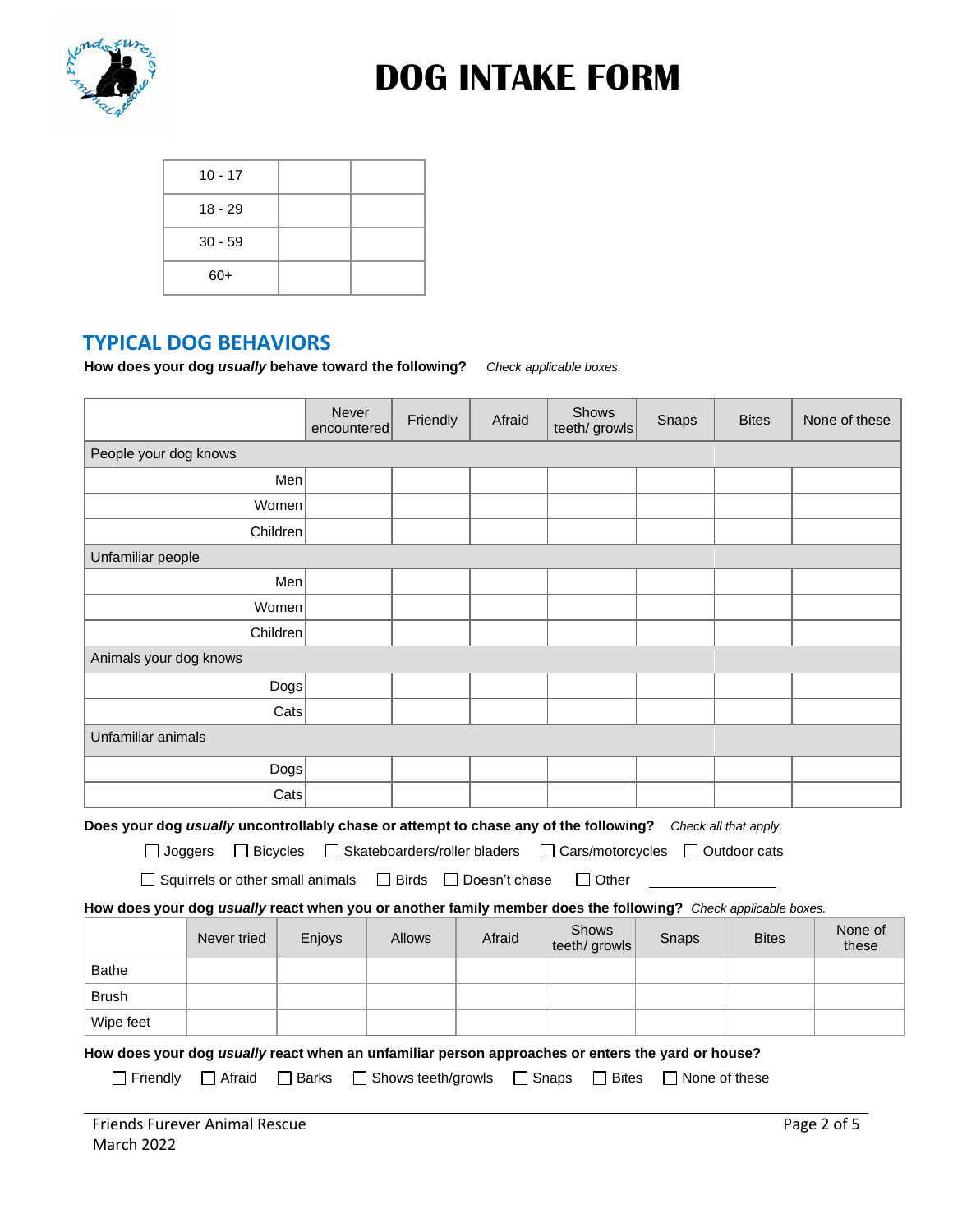| Is house-trained (i.e., knows to use the bathroom outside)?<br>No/paper trained<br>∐ Yes                                                                                                                                                                                                                           |
|--------------------------------------------------------------------------------------------------------------------------------------------------------------------------------------------------------------------------------------------------------------------------------------------------------------------|
| Able to use doggy door?<br>No Pres No<br>  Unknown                                                                                                                                                                                                                                                                 |
| Does your dog usually have "accidents" in the house?                                                                                                                                                                                                                                                               |
| Yes (Specify how many times per day) ____________<br>∣ I No                                                                                                                                                                                                                                                        |
| Where does your dog spend most of his/her time?                                                                                                                                                                                                                                                                    |
| $\Box$ Inside the house, runs free<br>$\Box$ Inside the house, in crate<br>□ Outside the house, runs free in the neighborhood                                                                                                                                                                                      |
| Outside the house, runs free in the yard<br>$\Box$ Outside the house, in crate/kennel<br>$\Box$ Outside the house, tied                                                                                                                                                                                            |
| $\Box$ Other                                                                                                                                                                                                                                                                                                       |
| How long is your dog left alone per day, without people, during the work week?                                                                                                                                                                                                                                     |
| $\Box$ Never<br>$\Box$ 1-3 hours<br>$\Box$ 4-8 hours<br>$\Box$ 9-12 hours<br>$\Box$ Over 12 hours                                                                                                                                                                                                                  |
| When your dog is left alone, is he/she                                                                                                                                                                                                                                                                             |
| Outdoors<br>$\Box$ Free in home<br>$\Box$ Confined to a room<br>$\Box$ In a crate<br>Other and the contract of the contract of the contract of the contract of the contract of the contract of the contract of the contract of the contract of the contract of the contract of the contract of the contract of the |
| When left alone, does your dog usually show any of the following behaviors? Check all that apply.                                                                                                                                                                                                                  |
| $\Box$ Bark $\Box$ Cry/whine $\Box$ None of these<br>$\Box$ Destroy household items<br>$\Box$ Urinate/defecate                                                                                                                                                                                                     |
| When you are home, does your dog usually show any of the following behaviors? Check all that apply.                                                                                                                                                                                                                |
| $\Box$ Urinate/defecate<br>$\Box$ Bark<br>$\Box$ Destroy household items<br>$\Box$ Cry/whine<br>$\Box$ None of these                                                                                                                                                                                               |
| When your dog plays, does he/she typically Check all that apply.                                                                                                                                                                                                                                                   |
| $\Box$ Jumps<br>□ Growls □ Barks<br>$\Box$ Bites lightly $\Box$ Bites hard<br>$\Box$ None of these                                                                                                                                                                                                                 |
| What toys does your dog like?                                                                                                                                                                                                                                                                                      |
| <b>Balls</b><br>Squeaky $\Box$ Tug Toy $\Box$ None<br>Frisbee   Plush<br>$\Box$ Other<br>$\Box$                                                                                                                                                                                                                    |
| What games does your dog like (played with people)?                                                                                                                                                                                                                                                                |
| Fetch<br>$\Box$ Chase<br>$\Box$ Wrestling<br>$\Box$ None<br>Tug<br>Other                                                                                                                                                                                                                                           |
| Is your dog scared of anything? $\Box$ No<br>$\Box$ Yes Describe:                                                                                                                                                                                                                                                  |
| Tell us your dog's "bad habits"                                                                                                                                                                                                                                                                                    |
|                                                                                                                                                                                                                                                                                                                    |
| Is your dog allowed on furniture? □ No<br>$\Box$ Yes                                                                                                                                                                                                                                                               |
| Where does your dog usually sleep overnight?                                                                                                                                                                                                                                                                       |
| $\Box$ Floor<br>$\Box$ Crate                                                                                                                                                                                                                                                                                       |
| What commands does your dog know? $\Box$ sit $\Box$ stay $\Box$ down $\Box$ come $\Box$ heel $\Box$ give paw $\Box$ Other                                                                                                                                                                                          |
|                                                                                                                                                                                                                                                                                                                    |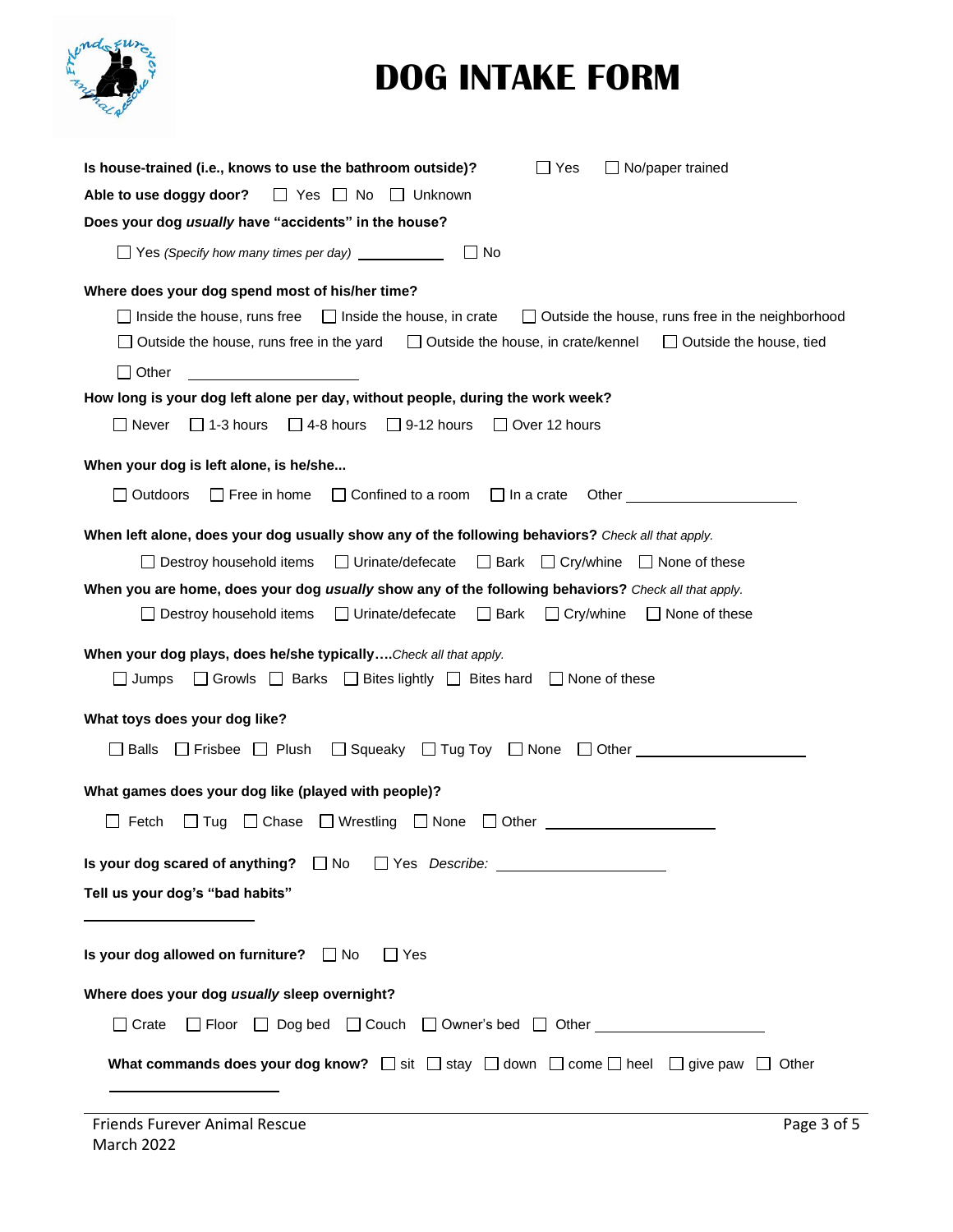

| Has your dog attended any obedience training classes?<br>l INo<br>l I Yes          |         |
|------------------------------------------------------------------------------------|---------|
| Has your dog ever been walked on the leash? $\Box$ No $\Box$ Yes                   |         |
| Does your dog have problems riding in the car? $\Box$ No $\Box$ Yes                |         |
| Has your dog escaped your property 2 or more times in the last 6 months? $\Box$ No | l I Yes |

### **REACTIVE BEHAVIORS**

**Is there any report of your dog ever inflicting a serious bite to a person (such as an attack or a bite requiring hospitalization)?** No DYes DDon't know

**Has your dog ever attacked another dog resulting in severe injury or death to another dog?**

□ No □ Yes □ Don't know

**Has your dog ever attacked another domesticated animal species (cats or livestock but not "small pets" like hamsters, guinea pigs, etc.) resulting in severe injury or death to another domesticated animal?**

■No ■Yes ■Don't know

**Check the appropriate box if your dog has ever shown any of the following reactive behaviors.** *Do not include reactive behaviors directed toward a veterinarian or groomer.*

|                                                                              | <b>Shows</b><br>teeth/growls | Snap | <b>Bite</b> | None of these | Do not know |
|------------------------------------------------------------------------------|------------------------------|------|-------------|---------------|-------------|
| Men                                                                          |                              |      |             |               |             |
| Women                                                                        |                              |      |             |               |             |
| Children                                                                     |                              |      |             |               |             |
| Dog                                                                          |                              |      |             |               |             |
| Other<br>domesticated<br>animal species<br>(cat, rabbit,<br>livestock, etc.) |                              |      |             |               |             |

|                                                                                 |  | If a snap or bite to men or women was checked, did the snap or bite to ADULT take place while breaking up a dog |
|---------------------------------------------------------------------------------|--|-----------------------------------------------------------------------------------------------------------------|
| fight or while a dog was in severe pain? $\Box$ No $\Box$ Yes $\Box$ Don't know |  |                                                                                                                 |

|                                                                        | If snap or bite to children was checked, did the snap or bite to a CHILD take place while breaking up a dog fight or |
|------------------------------------------------------------------------|----------------------------------------------------------------------------------------------------------------------|
| while a dog was in severe pain? $\Box$ No $\Box$ Yes $\Box$ Don't know |                                                                                                                      |

**Explain the circumstances of the snap or bite. If you checked more than one bite in the table above, explain the circumstances of every snap or bite.**